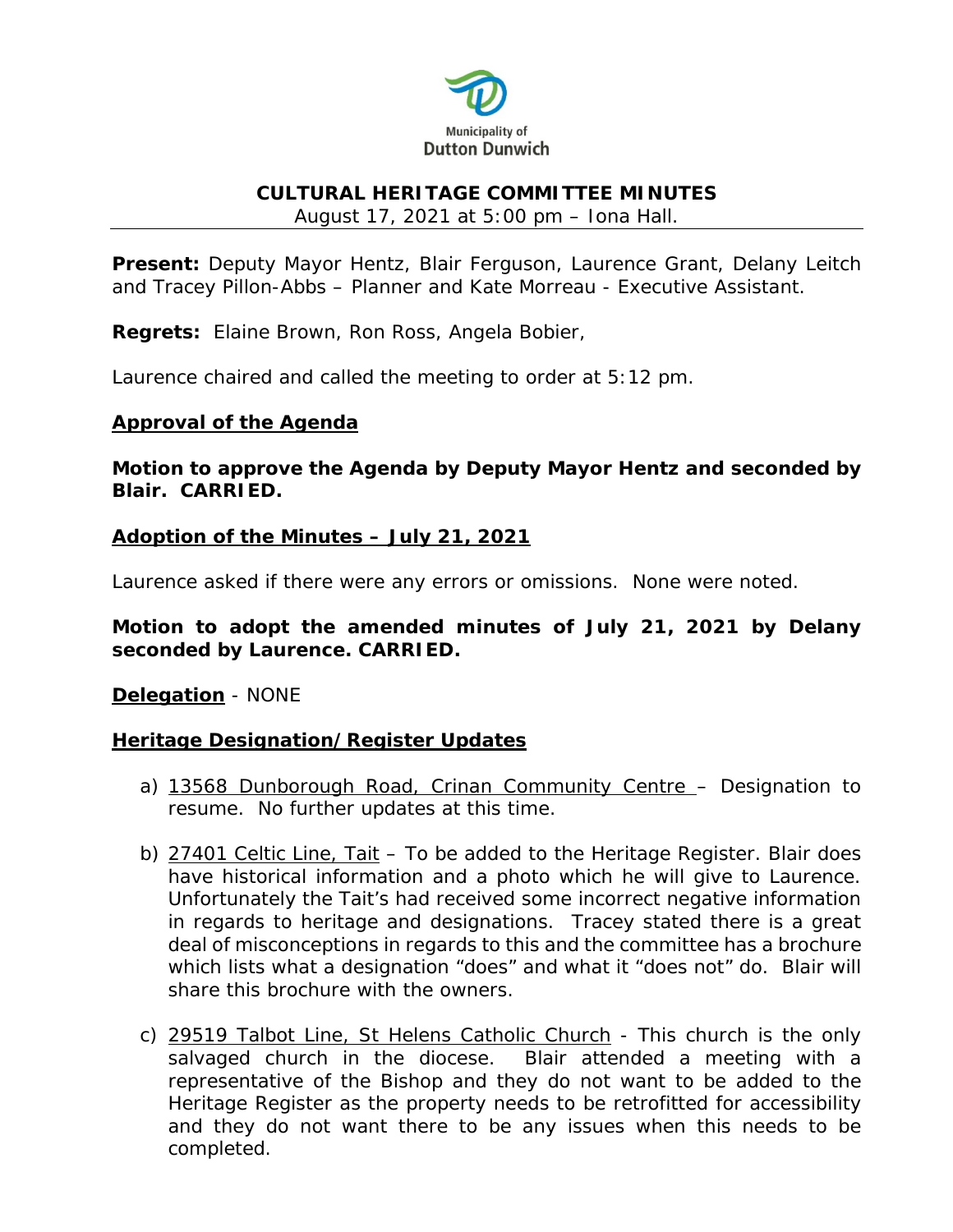- d) 13240 Largie Road, Largie Cemetery To resume designation. No further updates at this time.
- e) 29357 Talbot Line, Pearce Homestead Has been added to the Heritage Register. No further updates at this time.

## **Doors Open (2021 Theme - Design)**

The committee reviewed the brochure that Laurence had populated for the Lumley Cemetery. Laurence provided a brief history and stated he needs to go back to the cemetery to continue his research.

Updates and progress on the research and brochures for the Cemetery sites were discussed (except for Angela's sites as she wasn't present). Blair and Laurence will collaborate on the Tyrconnell cemetery.

Tracey provided a timeline for the brochures, marketing and promotion and final upload to the Doors Open website for the proposed October 24<sup>th</sup> date.

## **Ongoing Matters**

- Iona Park Naming Recommendation Lumley Park Nothing to report.
- Hamlets Interpretive Signs Nothing to report.
- Elgin County Cycling Trail Project Nothing to report.
- Protocols on Recycling Materials from Demolished Buildings Nothing to report.
- Port Talbot Bronze Federal Plaque Replacement Nothing to report.
- Ontario Heritage Act (Bill 108) Final Tool Kits will be ready in the fall.
- Wood Windows Preservation Architectural Conservancy of Ontario Working Group Laurence will have an update for the September meeting.

#### **New Business**

Laurence provided a history on the Iona Hall where the meeting was being held.